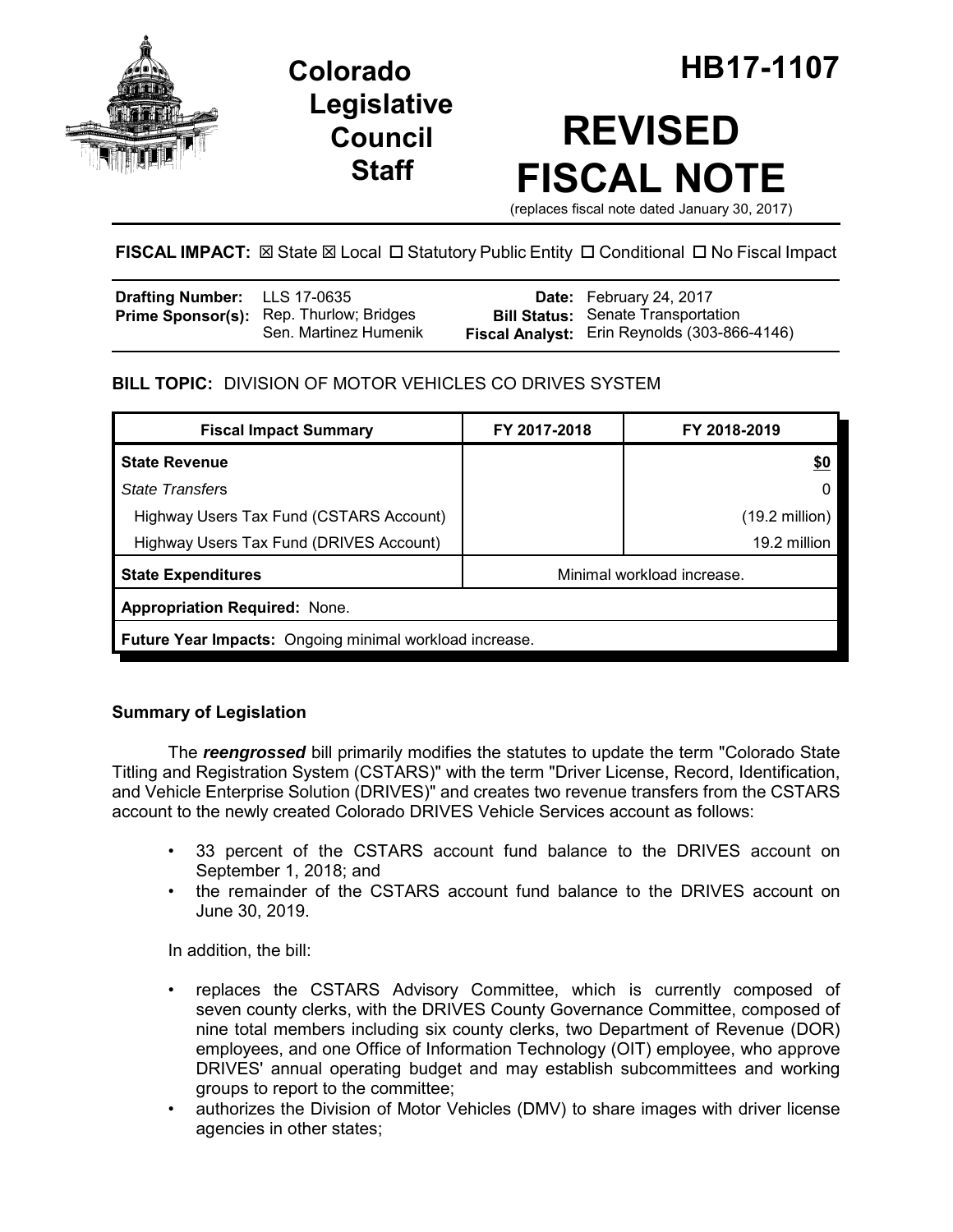February 24, 2017

- clarifies responsibility for title and registration documents between county clerks and DOR;
- codifies in law the practice whereby county clerks transfer motor vehicle transaction revenue electronically to the DMV;
- aligns the terms "authorized agent" and "county clerk" to be synonymous, and redefines last know address for notifications regarding driving privileges; and
- redirects CSTARS account revenue to the DRIVES account as of September 1, 2018.

#### **Background**

A capital project is currently underway at the DMV in DOR to replace both the state's Driver License System and CSTARS with an updated computer system called DRIVES. The driver license portion of DRIVES came online February 2017. The portion that replaces CSTARS is scheduled to come online August 2018.

#### **State Revenue**

While the bill does not affect overall state revenue, it results in two state cash fund transfers as described below.

**State transfers.** In FY 2018-19, the bill creates two state transfers from the CSTARS account to the DRIVES account of the Highway Users Tax Fund: a transfer of 33 percent of the total fund balance on September 1, 2018, and a transfer of the remaining fund balance on June 30, 2019. As of writing, the CSTARS account is projected to have a beginning FY 2018-19 fund balance of approximately \$19.2 million. As the bill creates several new mechanisms to direct revenue from the CSTARS to the DRIVES account as of September 1, 2018, the fiscal note assumes that this fund balance will not increase in FY 2018-19. As a result, the fiscal note estimates that approximately \$19.2 million will be transferred from the CSTARS account to the DRIVES account in two installments during FY 2018-19. This amount does not consider other 2017 legislation. Actual state transfer amounts will be determined by the State Treasurer.

#### **State Expenditures**

There will be a minimal workload increase in DOR and OIT to serve on the DRIVES County Governance Committee. This workload increase is expected to be accomplished within the existing appropriations of these departments.

#### **Local Government Impact**

County clerk workload will remain substantially unchanged under the bill. Notably, there is one less county clerk serving on the DRIVES County Governance Committee. Process-wise, the county clerks will now scan documents and send them to DOR immediately, instead of sending batches, but the workload remains the same. The rest of the changes in the bill codify current practice and have no workload impact.